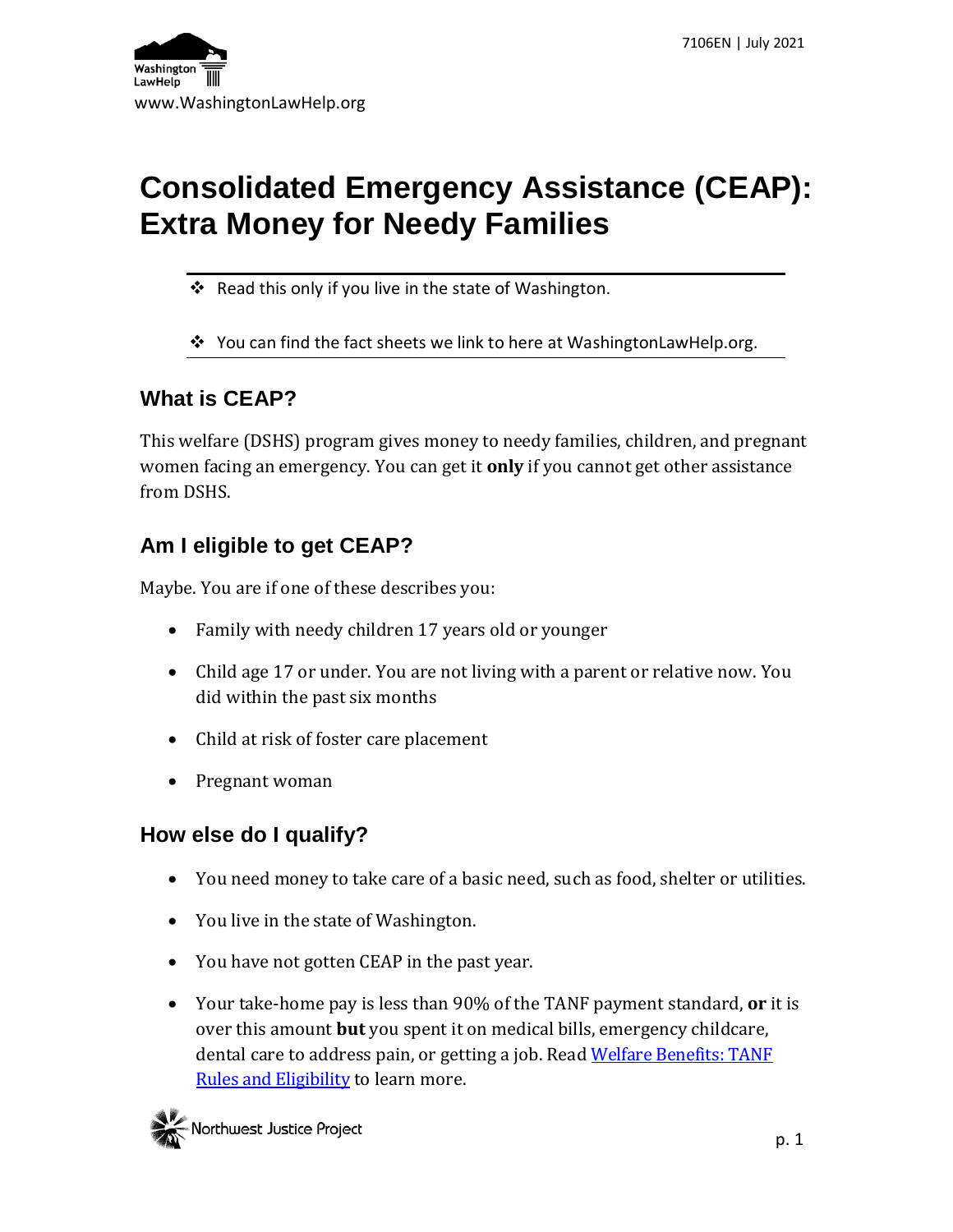7106EN | July 2021



• No one in your household can get TANF, State-funded Assistance (SFA), Refugee Cash Assistance (RCA), ABD, or SSI.

#### **I have gotten CEAP in the past year, but the Governor has declared a public emergency. Can I get it again?**

Yes. You can get CEAP more than once in 12 months if the Governor has declared an emergency.

#### **I got a WorkFirst sanction. I cannot get TANF because now. Can we still get CEAP?**

Yes.

#### **What emergency needs does CEAP cover?**

- Food
- Shelter
- Clothing
- Minor medical needs
- Utilities
- Household maintenance
- Transportation to get a child to child care
- Job-related transportation or clothing

#### **How much can I get?**

It depends on your household size and emergency needs.

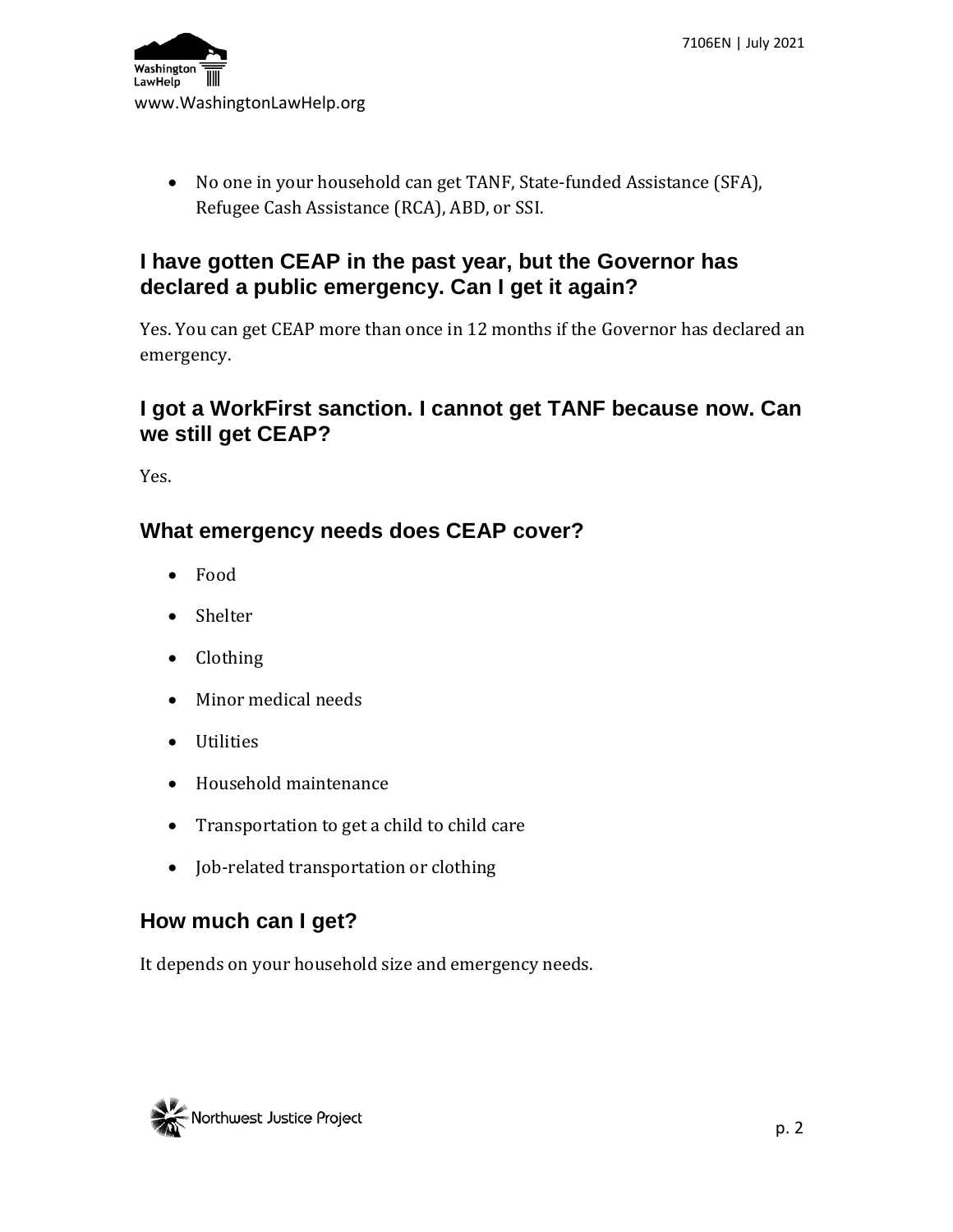

#### **Does DSHS count my income to decide how much CEAP I can get?**

Yes. If you think DSHS counted money that you cannot use, ask for a hearing. See below.

## **How do I apply?**

Call the Customer Service Contact Center at 877-501-2233 **or** apply at [WashingtonConnection.org.](file:///C:/Users/katel/AppData/Local/Microsoft/Windows/INetCache/Content.Outlook/V8K2MKEW/washingtonconnection.org)

# **DSHS turned me down for CEAP.**

You can appeal. You must ask for an "administrative hearing" within ninety days of the denial.

# **How do I ask for a hearing?**

If DSHS denies your application and you believe you are eligible, you can appeal. Tell your DSHS worker you want a hearing or ask to fill out a hearing request form. Deadlines to ask for a hearing are short. Act fast! Read Representing Yourself at an [Administrative Hearing.](http://www.washingtonlawhelp.org/resource/representing-yourself-at-a-fair-hearing?ref=3fvCM)

# **What if I need a hearing right away?**

If it is an emergency, call the Office of Administrative Hearings at (360) 664-8717 or 1-800-583-8271. Ask them to schedule the hearing as soon as possible. This is an "expedited" hearing.

## **Could I get DSHS to change its mind without having to do a hearing?**

Maybe. Talk to a supervisor or the administrator of the DSHS office. They might change the decision. Do not withdraw (take back) your hearing request until you get written notice of the award.